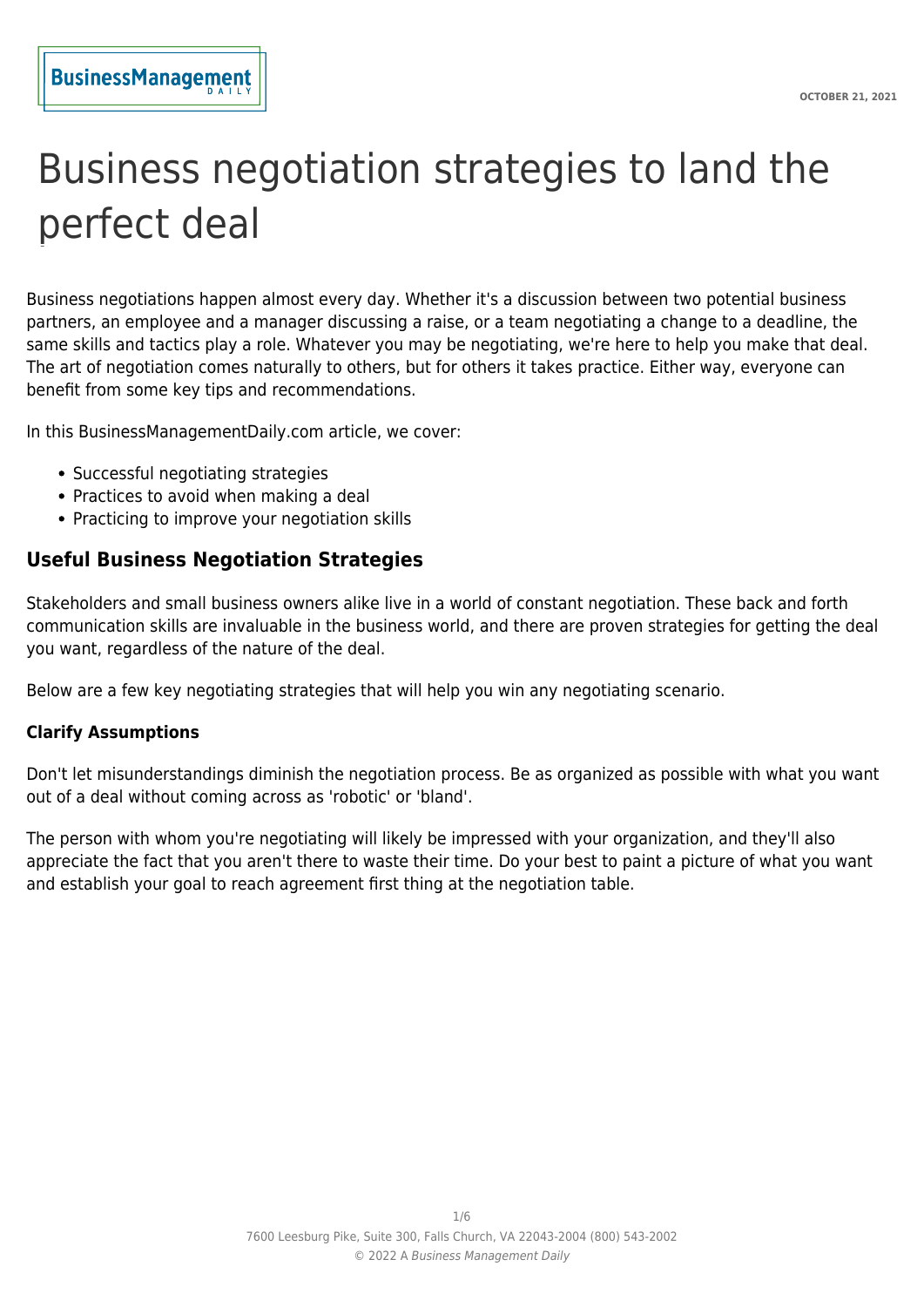

# **Establish a fallback position (BATNA)**

A deal might not always go your way. That means you must have a fallback plan in place. In negotiation theory, a fallback plan is referred to as a BATNA, or 'best alternative to a negotiated agreement.' If you can't get exactly what you want, you should know what alternatives there are. This puts you in a more powerful position in the negotiation and will help you not be let down when a deal doesn't happen. So set your goals high, and hope for the best, but be prepared not to get it.

## **Speak the other person's language**

Use the other person's words at the bargaining table. Knowing the general personality traits of whom you are negotiating will make it so much easier, and skilled negotiators are masters at using other people's words to persuade them into a deal.

Are you unfamiliar with the negotiator on the other side of the table? You could try adding them on social media and other platforms to get a feel for what they like and how to appeal to them. This applies, particularly to international business. It's easy to get a feel for someone you work with every day, but someone from a different country speaking a different language is another bear of investigation to tackle.

We might advise that you be so good at using the other person's words that it subtly slips under their radar without them even consciously noting it.

#### **Face problems head-on**

Hit the nail on the head when it comes to your business negotiation strategy, and a big part of facing problems is properly identifying them.

That being said, you should still use neutral wording in your negotiating to avoid creating conflict. Yes, the problem needs to be addressed, but without negativity or over-angst. A good hostage negotiator might not come right out and tell the hostage-taker that he was coming in armed, but rather silently enter posing as just another civilian.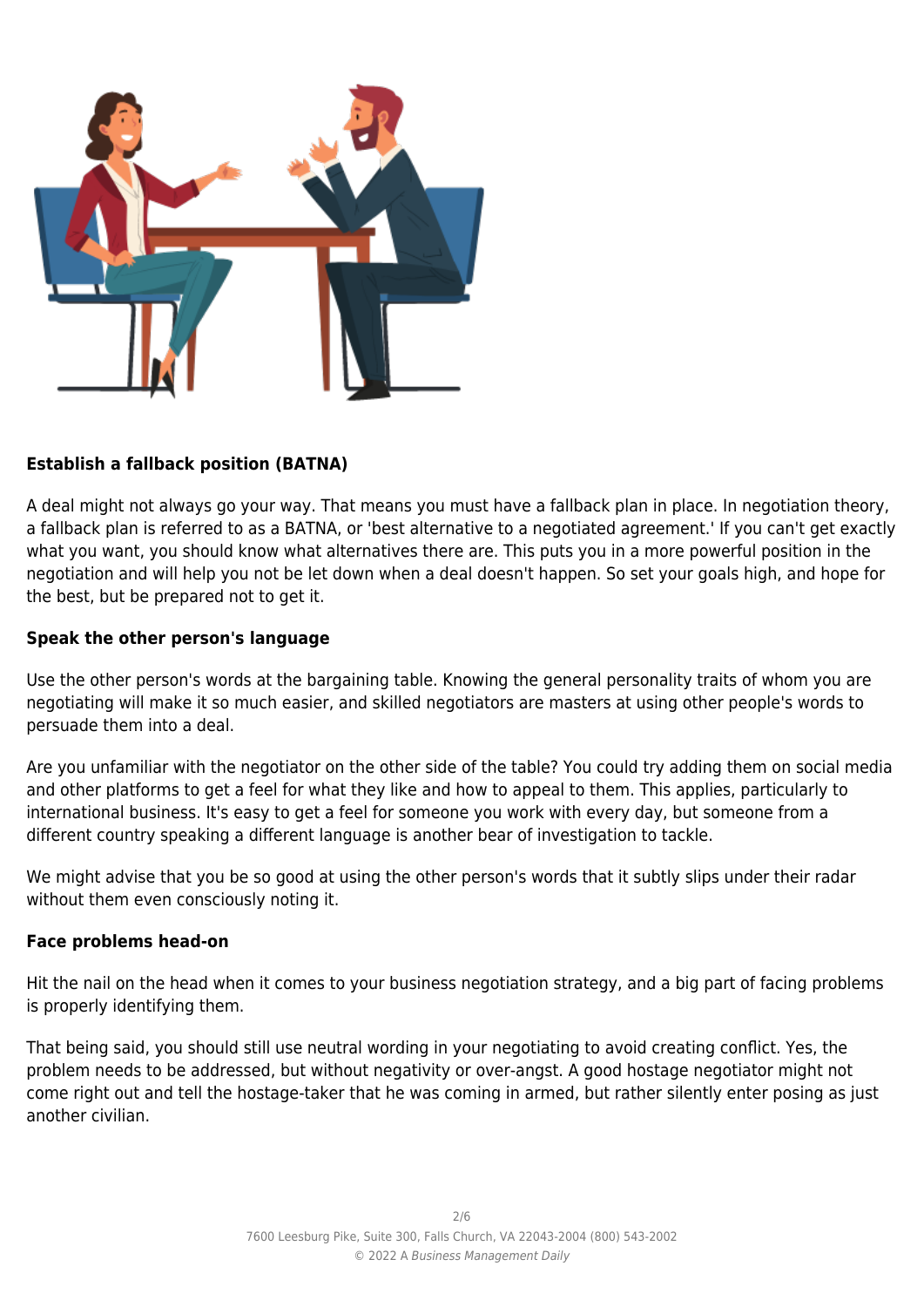## **Embrace the stalemate**

Negotiating can often end in a stalemate where both parties make a sacrifice to reach a successful end agreement, but ultimately end up in a deadlock. Don't necessarily treat a stalemate as the end, consider it a temporary impasse and a chance to "take a breather."

Let's face it, negotiating is hard. A Harvard study suggests that negotiators with a [reputation for collaboration](https://www.pon.harvard.edu/daily/business-negotiations/let-your-reputation-precede-you/) have the upper hand against more competitive negotiators. Being a tough negotiator isn't always what yields the best deal. What's more important is your ability to collaborate effectively.

#### **Listen open-mindedly**

Showing humility in your argument is a surefire way to create an open relationship. Because making a deal sometimes isn't all about you. A Harvard Business Review article points out that there is a 'strength in weakness' when it negotiating, and people with good business negotiation skills have a knack for weaving silence into their strategy.

There is a misconception that listening too much will make you look like a pushover and lead to being taken advantage of, but we would argue that strategic negotiation stems from listening to the other side closely and inputting your first offer at the perfect time much like a quick jab in a boxing match.

#### **Radiate energy**

Business success requires that you emit a vibration that emulates your personality and what you stand for. Nobody wants to do business with a robot, so it's important to be who you are, and radiate your energy when making the deal. The opposing negotiator most likely wants to know you better as a person, and they'll more likely be more leniant in dealing with you if you are putting off friendly vibes.

Most importantly, don't forget to smile.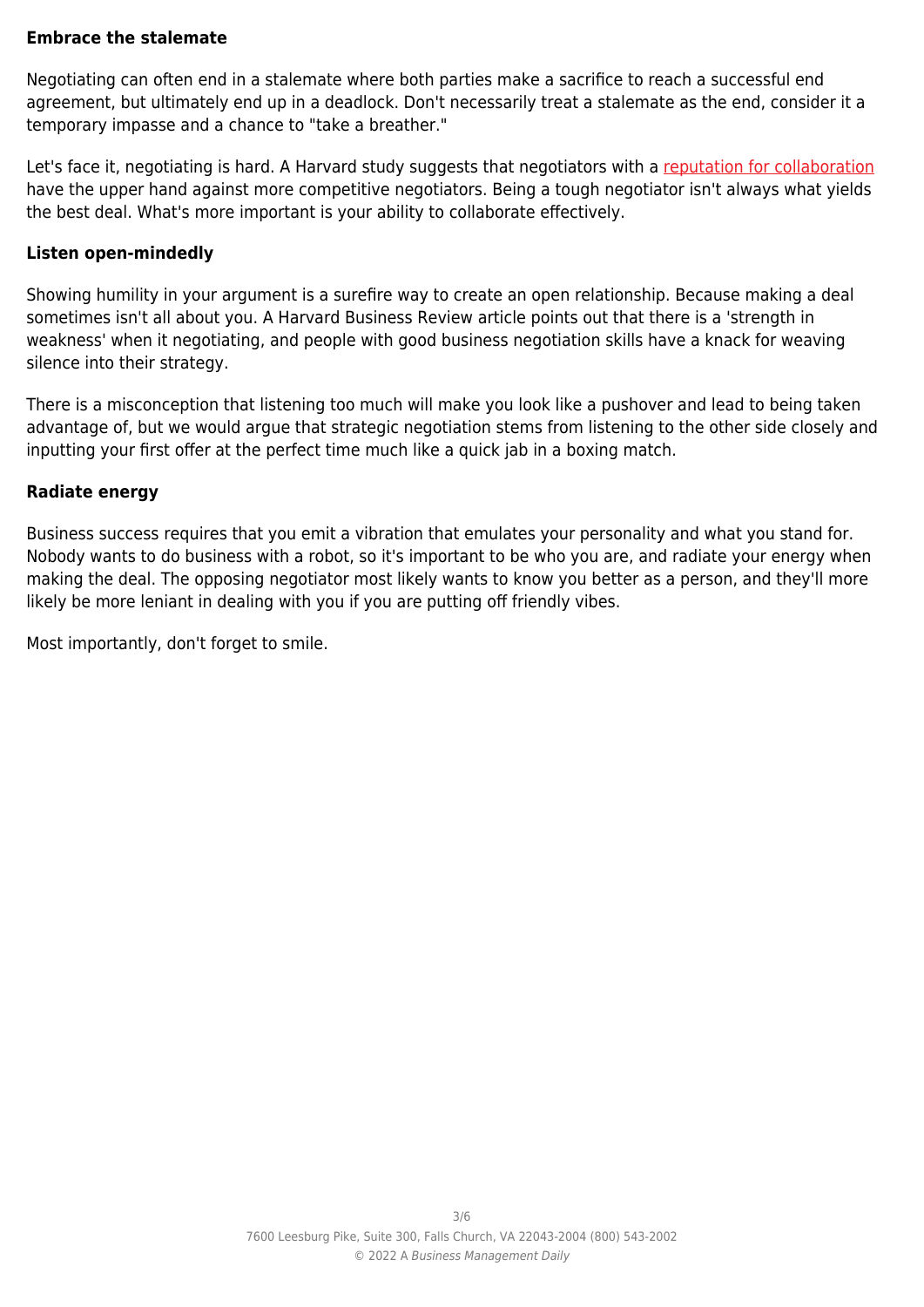

"Business success requires that you emit a vibration that emulates your personality and what you stand for."

#### **Express sincere praise**

It's okay to point out things you like in the person you're negotiating with. You obviously don't want the other party involved to think you're 'buttering them up,' but what are you doing if you're doing business with somebody you don't like?

Mergers and acquisitions create growing pains within companies, but friendliness and respect are two tools used to make trade-offs easy. Showing that you're willing to acknowledge the positives in the other person and their position can help build trust and strengthen your position.

#### **Acknowledge agreement**

In a business argument, there are always points where both parties agree to disagree. The important part is highlighting areas where both parties both want to be in on the action and capitalizing on it.

The advantage of finding commonalities within the deal is that it will ease the other party into even more agreements down the road. Focusing on disagreement is a negative aspect of business negotiation that likely won't get you far.

#### **Prove your point**

You can't go into a negotiation without a goal, and proving the validity of that goal is what it's all about. Few negotiators will agree with you without concrete evidence, so that means you've got to bring some cards to the table to highly influence your success.

#### **Cluster agreements**

Don't forget to come to the table with multiple deals in mind. Why? Because you can quickly add details to the deal when the opposing side starts agreeing with you.

Win-win situations are always ideal, so work out all of those side details before you start negotiating, and if you can help the other side come out on top also — now that's the sign of a master negotiator.

For example, start-ups always require many different goods and services to get out of the gate running, and this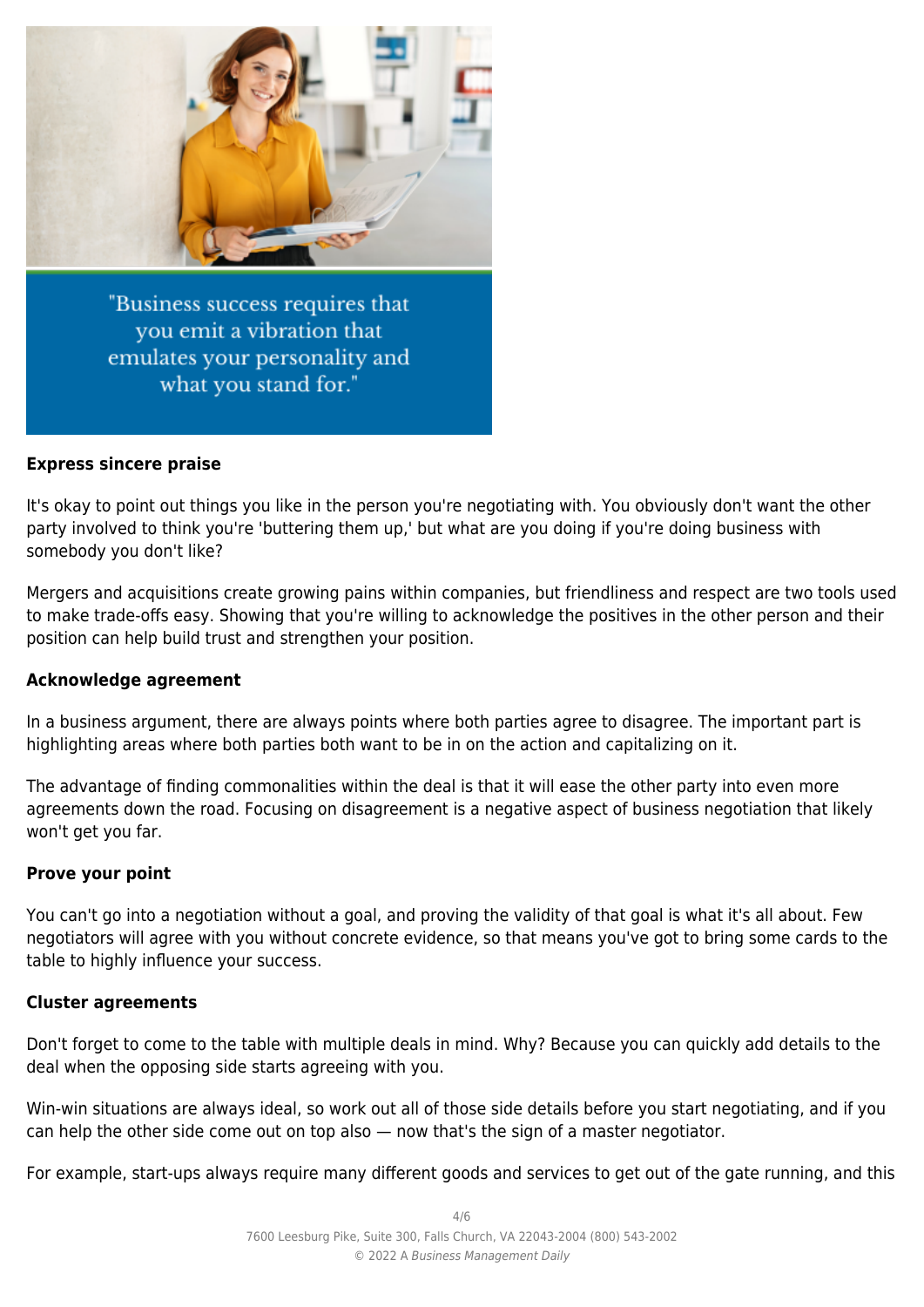is where clustering agreements make it easy to hit the target multiple times in one throw.

## **Repeat questions**

Clarification is huge in business deals, so asking lots of questions is a must.

Specifically, start with easy and friendly 'softball' questions like what they want to eat during the meeting or how long they've been at their current position, and then quickly transition to the big important 'hardball' questions like "How do you feel about investing 500 thousand dollars in our business?"

When you start with a simple and easy question, it sets a tone for bigger questions to come out more casually. For example, a company employee might have a shaky tone to their voice coming right out the door asking for a raise, and the employer might catch onto it and take advantage. In high-stakes situations, build your confidence with personal questions, and shoot high with confident and powerful requests.

#### **Emphasize common bonds**

Finding common ground is a great psychological technique for getting the other person on your side. You might even consider bringing a negotiation partner to the mix to help with problem-solving. The quality of a good manager/leader is knowing how to use employees to their advantage.

## **You decide when the negotiation ends**

This is your deal, so there's no reason to let the opponent control it. Don't let the opposing side leave if you aren't done negotiating. Any successful person will tell you that they became successful by being assertive and not backing down.

If you need to make concessions in a negotiation, that's fine (and sometimes necessary). The bottom line and important detail is taking personal control over the argument.

# **Notions to avoid in business negotiation**

Every scenario of business negotiation is different, but some actions should be avoided to create a successful business strategy. Here are a few:

#### **Don't label people**

People generally don't enjoy having a label put on them, and this especially applies to a business situation. For example, you might notice that a business partner is overly hyperactive, but that doesn't mean you should call them 'jittery' or 'twitchy' to their face. You definitely should keep other people's physical figures/characteristics out of the argument when discussing a deal.

In reality, the only thing that matters about the person on the other side of the deal is if they want to agree.

#### **No apologies necessary**

Don't say sorry in business negotiation because it makes you look like you're either trying to take advantage or simply not cut out for the deal.

In some cases, saying sorry could have a [legal consequence.](https://scholarship.law.missouri.edu/cgi/viewcontent.cgi?article=1313&context=jdr) For example, if the manager of a ski resort apologizes to an injured skier being carried away in a stretcher, it could make the injured skier think that there was a design flaw in the trails that caused them to become injured — means for a lawsuit.